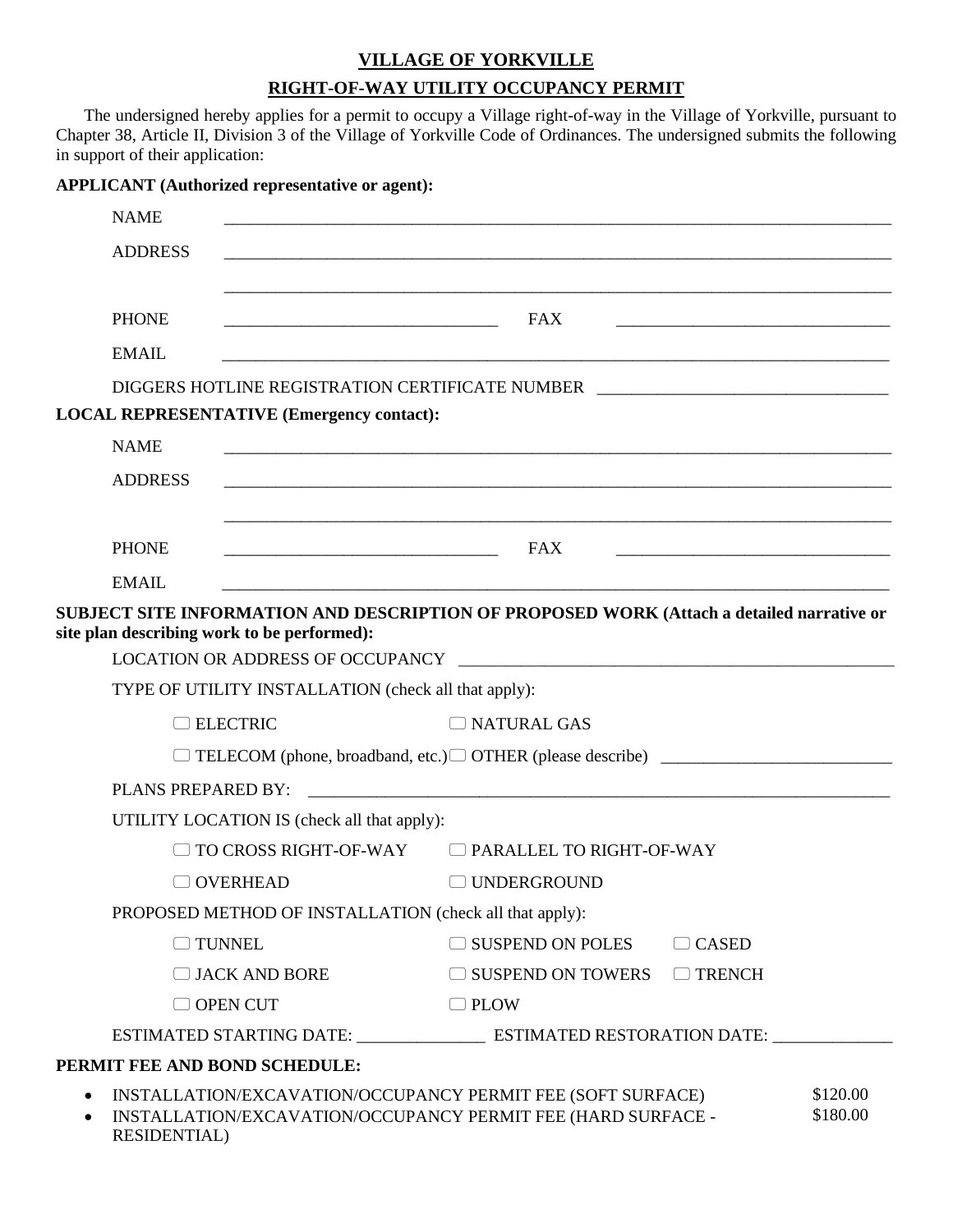| $\bullet$ | INSTALLATION/EXCAVATION/OCCUPANCY PERMIT FEE (HARD SURFACE - NON- | \$240.00   |
|-----------|-------------------------------------------------------------------|------------|
|           | RESIDENTIAL)                                                      |            |
|           | • INSTALLATION/EXCAVATION/OCCUPANCY PERMIT BOND (SOFT SURFACE)    | \$1,000.00 |
| $\bullet$ | INSTALLATION/EXCAVATION/OCCUPANCY PERMIT BOND (HARD SURFACE -     | \$1,500.00 |

- RESIDENTIAL) • INSTALLATION/EXCAVATION/OCCUPANCY PERMIT BOND (HARD SURFACE [ASPHALT] - NON-RESIDENTIAL) \$5,000.00
- INSTALLATION/EXCAVATION/OCCUPANCY PERMIT BOND (HARD SURFACE [CONCRETE] - NON-RESIDENTIAL) \$5,000.00

# **REQUIRED APPLICATION SUBMISSION MATERIALS:**

- Include this application along with a detailed narrative and/or site plan
- Include the appropriate application fee, made payable to the Village of Yorkville
- Include a bond in the appropriate amount in the form of cash, performance bond issued by a licensed company in Wisconsin or irrevocable letter of credit issued by a financial institution acceptable to the village
- Attach a certificate of liability insurance (except for a utility governed by Chapter 196 of the Wisconsin Statutes) showing evidence of liability insurance in the following minimum amounts:
	- o Worker's Compensation Statutory Limits
	- o Commercial Automobile Liability \$2,000,000.00 per Accident for Bodily Injury and Property Damage Liability Combined
	- o Commercial General Liability \$2,000,000.00 per Occurrence for Bodily Injury and Property Damage Liability Combined
- Include a copy of the certificate of authority from the Wisconsin Public Service Commission or other applicable state or federal agency, where the applicant is lawfully required to have such certificate from said commission or other state or federal agency
- Include a corporate or similar certificate if the applicant is a corporation, LLC or LLP (a copy of any certificate required to be filed under Wisconsin Statutes as recorded and certified by the Wisconsin Department of Financial Institutions)

# **BY SIGNING THIS APPLICATION, THE UNDERSIGNED AGREES TO THE FOLLOWING:**

- To follow all requirements described under Village of Yorkville Code of Ordinances Section 38-81, and any other permit conditions as established by the Village Board and/or Administrator/Clerk
- That the applicant hereby indemnifies, protects, and holds harmless the Village and its elected and appointed officials, officers, employees, agents, contractors and representatives from and against any and all injury, payments, penalties and damages arising from any and all intentional and negligent activities of the applicant and the applicant's appointed officials, officers, employees, agents, contractors and representatives
- That the Village, by the granting of a permit to excavate, install facilities within, obstruct and/or occupy the rightof-way, does not surrender in any manner or to any extent lose, waive, impair or lessen the lawful powers and rights which it now has or which may be hereafter granted to the village under the Constitution and Statutes of the State of Wisconsin to regulate the use of the right-of-way by the permittee; and the permittee, by its acceptance of a permit to excavate, install facilities within, obstruct and/or occupy the right-of-way, agrees that all lawful powers, rights, and regulatory powers shall be in full force and effect, and permittee is subject to the regulatory and police powers of the village to adopt and enforce general ordinances and ordinances necessary to protect the health, safety and welfare of the public, and is deemed to agree to comply with all applicable general ordinances and ordinances enacted by the village pursuant to such powers.
- That obtaining a permit to excavate, install in and/or occupy the right-of-way does not relieve the applicant or permittee of its duty to obtain all other necessary permits, licenses, and authority and to pay all fees required by any other village, county, state, or federal rules, laws or regulations. A permittee shall comply with all requirements of local, state and federal laws. A permittee shall perform all work in conformance with all applicable codes and established rules and regulations and is responsible for all work done in the right-of-way pursuant to its permit, regardless of who performs the work.

Applicant's Authorized Representative or Agent Signature:

Date:

Subcontractor Signature (if signee above not performing work directly):

Date: \_\_\_\_\_\_\_\_\_\_\_\_\_\_